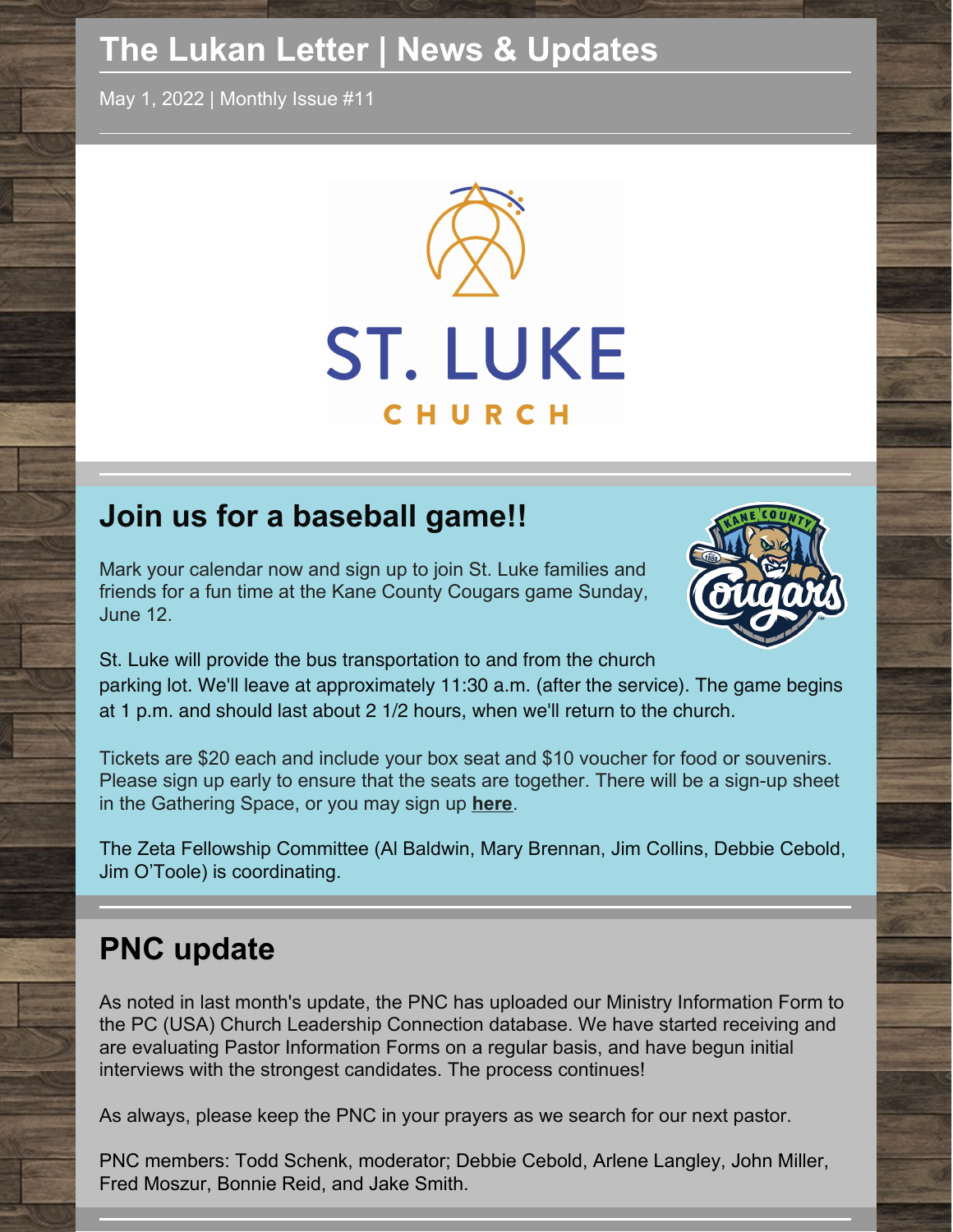### **CE to host potluck, Bible Story Slam**

Join us after church on Youth Sunday (May 22) for a potluck lunch and intergenerational Bible Story Slam (a lively retelling of a Bible story). It will be the first of a series of Fourth-Sunday offerings to be continued through the summer. No signup. Just bring a dish to share.



On May 22 we will retell the story from the Youth Sunday service. Our Summer programs will focus on Bible stories illuminated by our sanctuary's newly hung stained glass windows. Mark your calendars through summer for Fourth-Sunday food, fellowship, and fun. For more information, email Rick Roche at **[christianed@stlukedg.org.](mailto:christianed@stlukedg.org)**

### **Study of the Gospel of Luke to resume**

We will resume our weekly Wednesday morning Bible Studies on May 4, from 11:15 to 12:30 p.m. via Zoom. We will continue our study of the Gospel of Luke, looking more closely at the stories of Holy Week. You are invited to join us as you are able. Contact Pastor Debbie, **[pastor@stlukedg.org](mailto:pastor@stlukedg.org)**, for the Zoom link.

# **St. Luke to collect Welcome Kit items**

**CHICAGOLAND** 

World Relief Chicagoland is preparing to resettle refugees from Ukraine and continuing to resettle

refugees from Afghanistan. The World Relief Office in Carol Stream has provided an updated list of top needed items for Refugee Welcome Kits. You can help to provide these needed items by using the sign-up form at:

### **<https://www.signupgenius.com/go/805044FA8A622AAF49-refugee1>**

to indicate which items you intend to purchase. Then bring those items to church by Memorial Day (May 30, 2022) and place them on the designated table in the Gathering Space. Items such as postage stamps or gift cards can be given to Fred Moszur, Mission Elder, or dropped off at the church office.

Thank you.

### **Christian Education/Youth updates**

*Youth Sunday* is May 22. Our students are working hard to put together their worship service, so please come and support the youth group.

*Youth Group* will meet on May 15 instead of May 8 due to Mother's Day. This will be the last scheduled meeting for the school year, but please check emails and the Lukan Letter for more summer activities for the students.

*Club Luke* will wrap up this season in May meeting Tuesdays 4:45-5:15. May 3, 10, and 17 are the upcoming dates.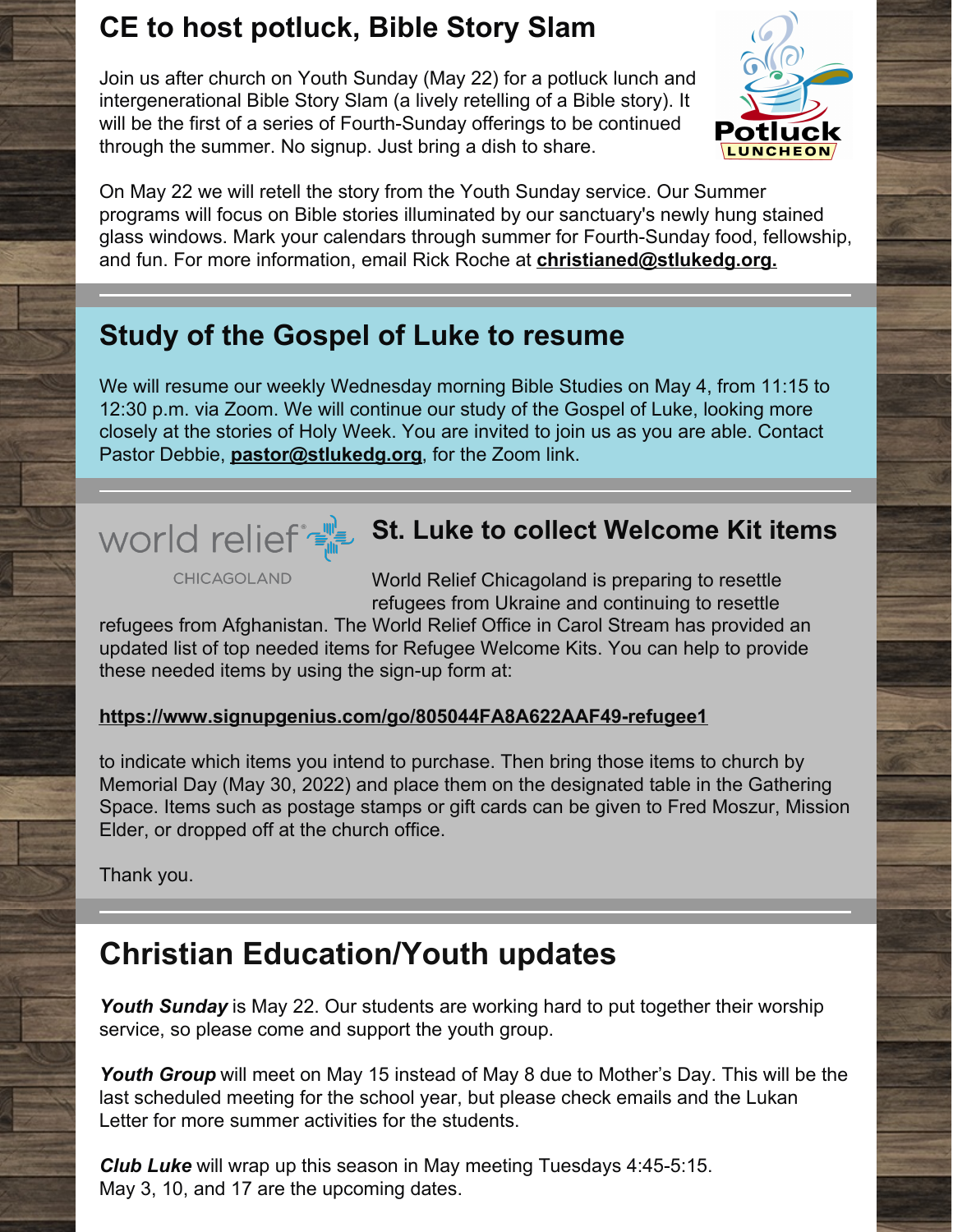Club Luke singers are singing on May 22 during worship for Youth Sunday!!



### **Book Club chooses historical fiction**

The St. Luke Book Group will be meeting on Thursday, May 26, at 7 p.m. to discuss the historical fiction *The Long Petal of the Sea* by Isabel Allende. This epic novel spans decades and continents to tell a story about immigrant struggle. In the aftermath of the Spanish Civil War, a

pregnant widow flees to Chile with her brother-in-law, who had been a Republican army doctor. They enter a marriage of convenience in order to survive, as they learn what being in exile really means.

Meetings are open to all.

Click **[here](https://files.constantcontact.com/af238e8a601/8e2eb7c3-fdf1-4a6c-8a48-83ee32092d28.pdf)** for a listing and description of the books we will be discussing the rest of the year. For more information, contact Rick Roche at **[ricklibrarian@yahoo.com](mailto:ricklibrarian@yahoo.com)** or 630-215-8616.

### **Community Kitchen Corner**

April was a record month for number of meals St. Luke served at the Community Kitchen. St. Luke served a total of 191 meals during the four weeks in April, which breaks the previous record of 187 meals served last November (5 weeks). The average number of breakfasts served for April was 21 and the average number of dinners served was 27.

St. Luke is blessed with a very spacious, well-equipped kitchen; we are preparing more of our CK meals in the church kitchen. The challenge of cooking a meal for 30+ people is a LOT easier when there are 2-3 people working together using larger-sized cookware; the food we get from the food rescue is often in economical, commercial-size quantities. If you would enjoy helping prepare a meal with others in the church kitchen, please check out the SignUpGenius; there are now slots for helping prepare meals in the church kitchen:

#### **<https://www.signupgenius.com/go/8050a4ca8a62eaafb6-breakfast>**.

Please feel free to contact Vida at **[vidajue@gmail.com](http://vidajue@gmail.com)** to volunteer or with any questions.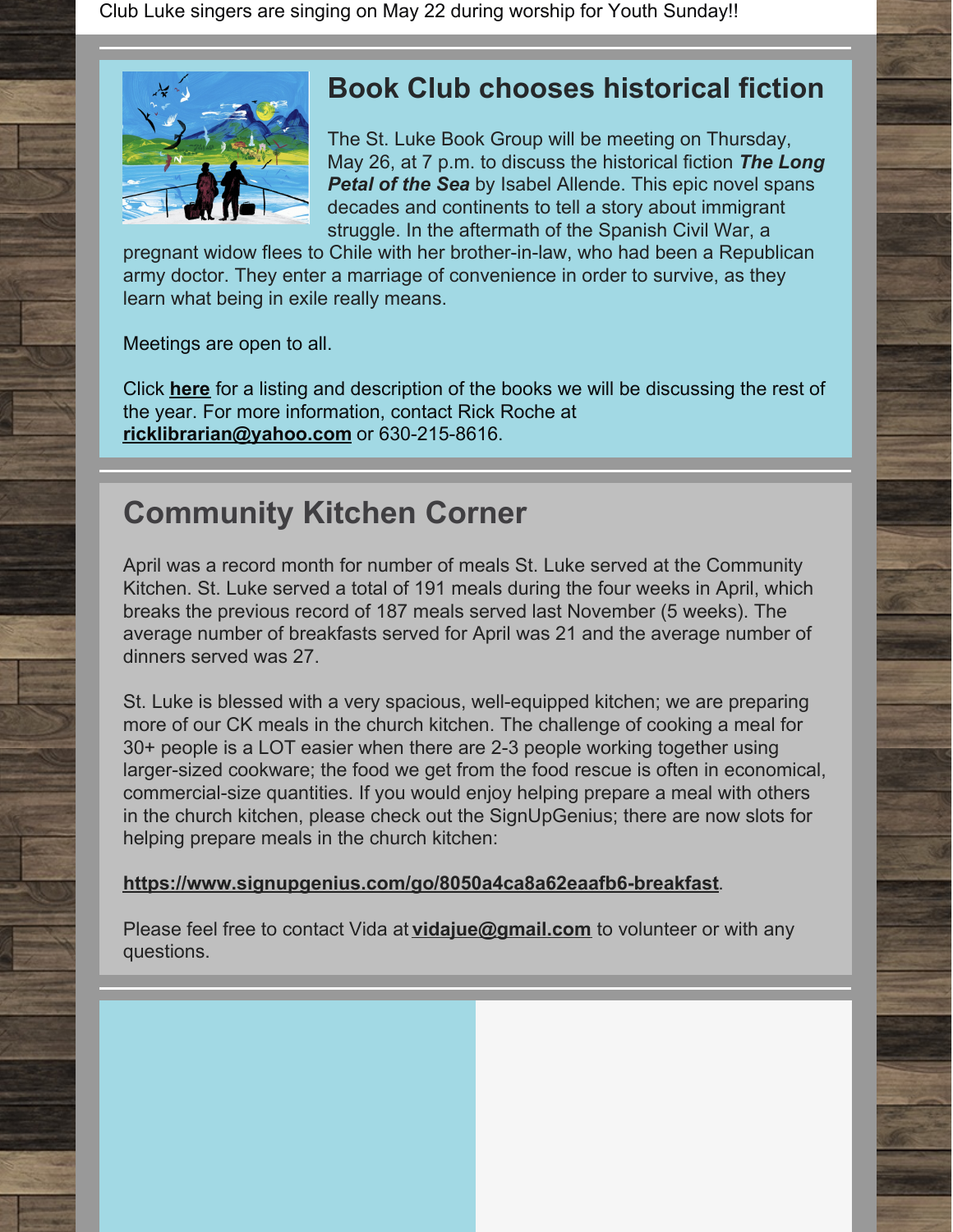

**Worship in the Sanctuary every Sunday at 10 a.m.**

Videos of the service will be posted to our YouTube channel, usually by Monday morning. The Order of Worship and a link will be sent via email when the video is available.



### **St. Luke Prayer List**

Please continue to pray for all those on our prayer list. Click **[here](https://docs.google.com/document/d/1xEAa64yLNOkP8ZWdwJZ9OJiypUaLpFwgL5BUXclkz6A/edit?usp=sharing)** to view our current Prayer List.

### **Good News & Gratitudes**

#### *Monday, 5/2*

**Exercise Group -- 8:30 a.m. [outside group] (***every Monday)*

**The Bells of St. Luke -- 7 p.m.** *e***(** *very Monday)*

**Big Book Group -- 8 p.m. [outside group] (***every Monday)*

**Knitting Group -- 8 p.m. (***every Monday)* **via Zoom**

#### *Tuesday, 5/3*

**Serve Breakfast and Dinner at the Community Kitchen--click [here](https://www.signupgenius.com/go/8050a4ca8a62eaafb6-breakfast) or visit the St. Luke [Calendar](https://www.stlukedg.org/events) to sign up (***every Tuesday***)**

**Club Luke 4:45--5:15 p.m. (***every Tuesday***) on Zoom**

#### *Wednesday, 5/4*

**Exercise Group -- 8:30 a.m. [outside group] (***every Wednesday)*

**Bible Study -- 11:15 a.m. on Zoom**





The worship committee is grateful to everyone who loaned plants and/or purchased flowers to help decorate the sanctuary for Easter. Thanks, also, to Debbie Cebold and Linda Christy for creating our indoor garden.

Do you have any news you would like